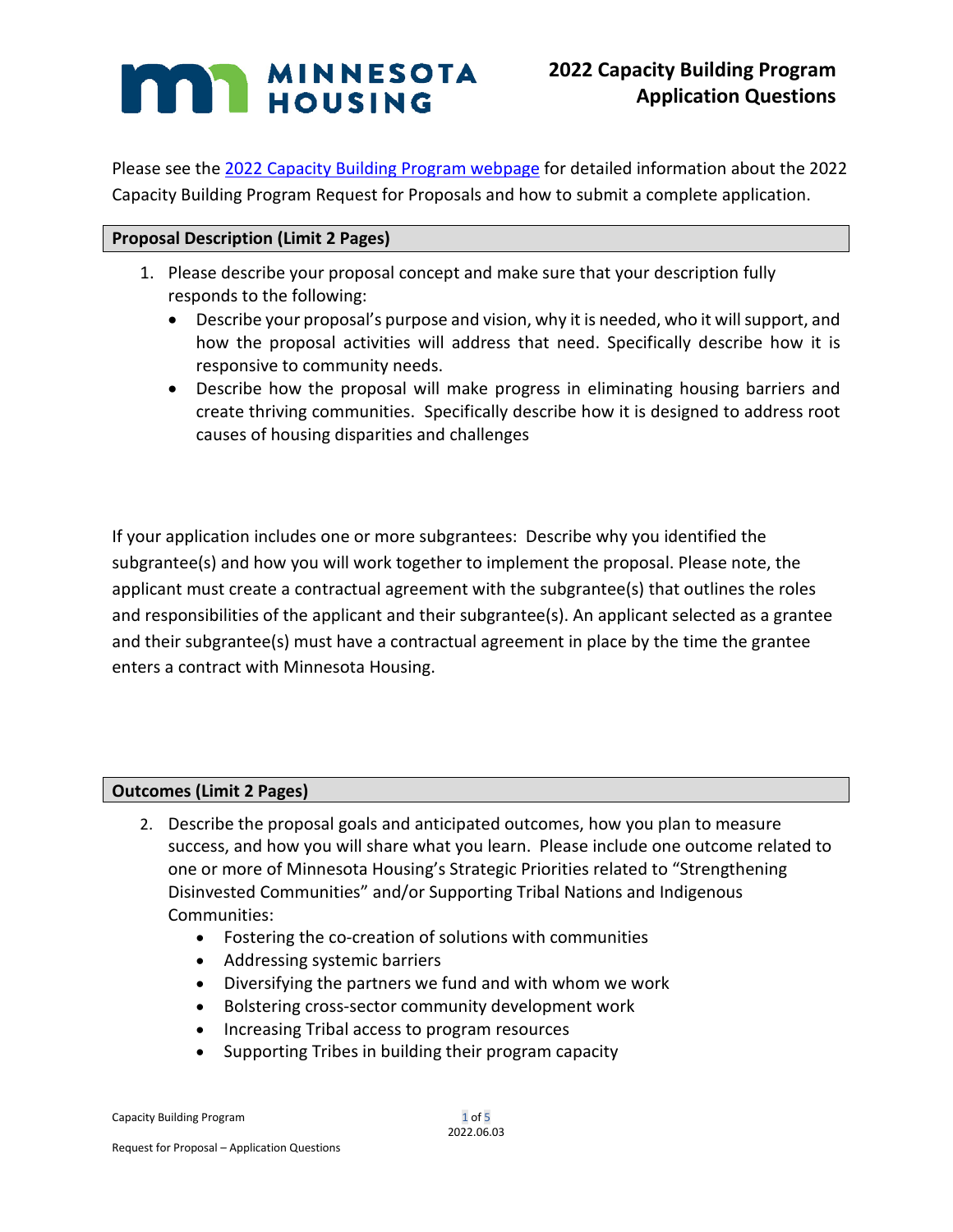

3. Describe a tangible benefit one or more Communities Most Impacted (as defined in the Application Overview) will receive as a result of this proposal and how you plan to measure the success of this outcome.

### **Qualifications (Limit 2 Pages)**

- 4. Describe your organization's areas of expertise, key strengths, and why your organization is the right one to do the proposal activities. How is your organization uniquely suited to work with the communities and/or organizations identified in your proposal? Please include examples. If your organization have previously received a grant from Minnesota Housing, please name the grant provide, give a brief description of your experience, identify what you learned and whether you had any challenges.
- 5. Describe how your organization establishes trust and builds a connection with the communities identified in the proposal.
- 6. For the population that you intend to benefit from this project, identify how your organization's demographics, background and/ or lived expertise reflect the population in each category below:
	- Staff
	- Leadership
	- Board

If your organization's staff, leadership, and/or board does not reflect the population you intend to benefit, describe how it will incorporate equity practices into its work to inform its recruiting, hiring, promotion and retention practices.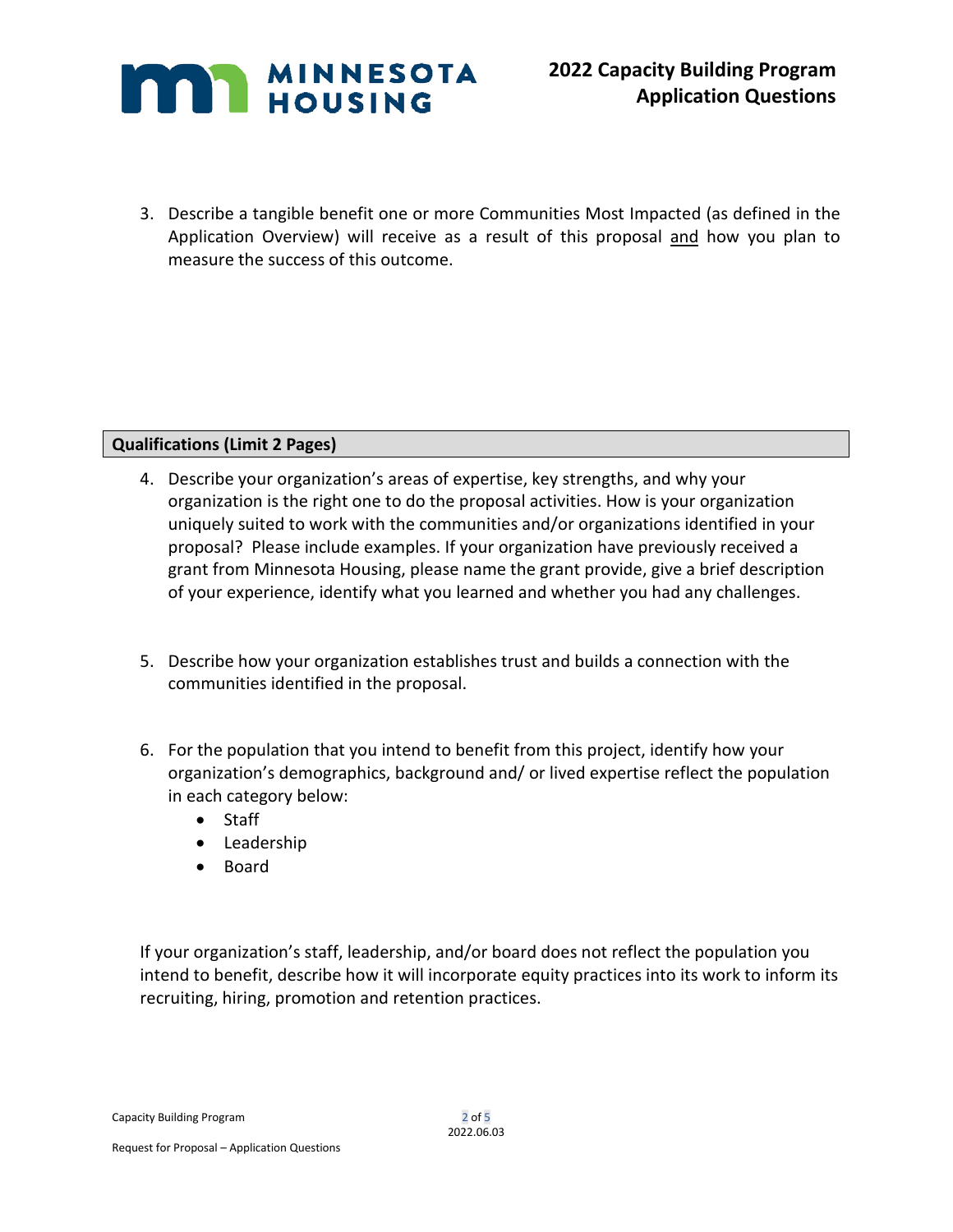# **MAN MINNESOTA**

## **Communities Most Impacted & Equity (Limit 1 Page)**

Communities Most Impacted: The people more likely to be impacted by housing instability including: lowest Income (e.g. <= 30% of area median income), People of Color, Indigenous Individuals, LGBTQ+, People Experiencing Homelessness, People with Disabilities, Immigrants, Large Families, Seniors, Children, People Facing Barriers and/or Limited Choices due to: Poor Credit, Limited Savings, Criminal History, Prior Evictions, Transitioning Out of Foster Care, Prison, Other Systems.

7. Who are the Communities Most Impacted that are the focus of this proposal? What strategies will you use to maximize their participation in the proposal activities? How will you know that your proposed work is reaching them?

- 8. Describe how the ideas, values, and needs of these identified communities are part of the proposal concept. Specifically describe whether they had and/or will have a role in:
	- Defining and driving the project's purpose
	- Carrying out project activities
	- Advising on the work

## **Proposal Budget (Limit 1 page not including Budget Template)**

9. Provide a breakdown of the project budget using the 2022 Capacity Building Program [Budget Template](http://www.mnhousing.gov/download/MHFA_269441) and submit as an attachment to the application. Administrative expenses are not to exceed 10% of the overall budget request.

Please note that if a portion or all of the Capacity Building Program funds will pay for services and/or materials that are expected to cost \$10,000 and above, please provide the vendor or contractor name in the budget line item. Vendors or contractors not identified before contract execution must be competitively bid according to the cost. Requirements range from verbal quotes or bids to a formal bidding process (\$100,000 or more). More detailed information will be provided if your application is recommended for funding).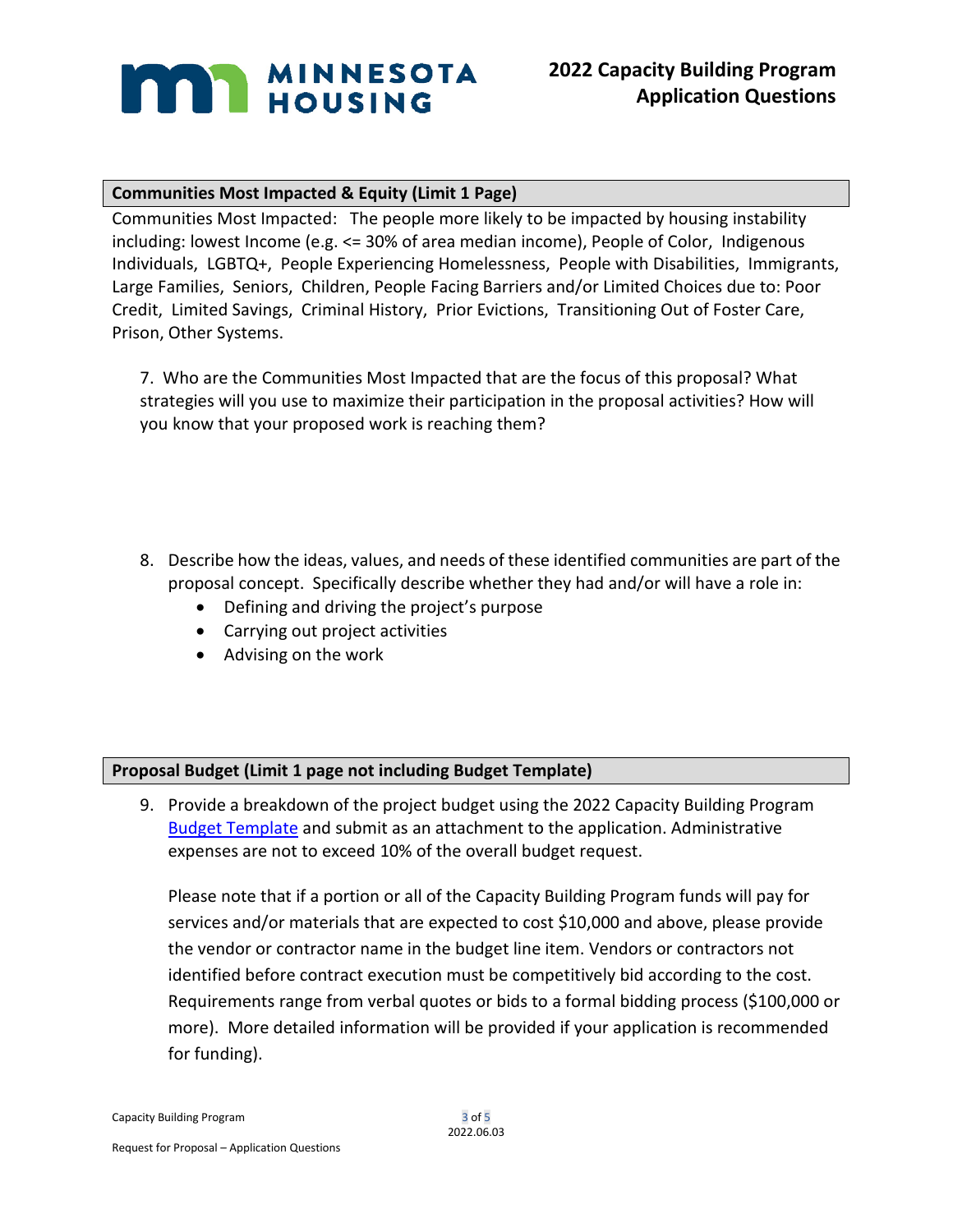

10. Provide a budget narrative that describes how and why the Capacity Building program funds (listed within the budget template) will help you achieve the proposal goals and purpose. If there are other funding sources for this proposal, please describe the source, dollar amount, and how you will prevent duplicating payments for the same costs.

#### **Work Plan (Limit 1 page not including Work Plan Template)**

- 11. Provide a work plan for the project using the 2022 Capacity Building Program [Work Plan](http://www.mnhousing.gov/download/MHFA_269442)  [Template](http://www.mnhousing.gov/download/MHFA_269442) and submit as an attachment to this application.
- 12. Describe the timeline for the activities and how it will allow you to implement the grant activities within the grant period.

### **Organizational Capacity Building Applicants Only (Limit 1 Page)**

- 1. Explain how the activities listed in the proposal will help build your organization's capacity to address the root causes of specific housing challenges and create thriving and inclusive communities. Please describe how your increased capacity will provide meaningful benefits to Communities Most Impacted (see definition above).
- 2. Describe how you will embed the capacity and knowledge gained into your organization over the long term.

Capacity Building Program **4 of 5**